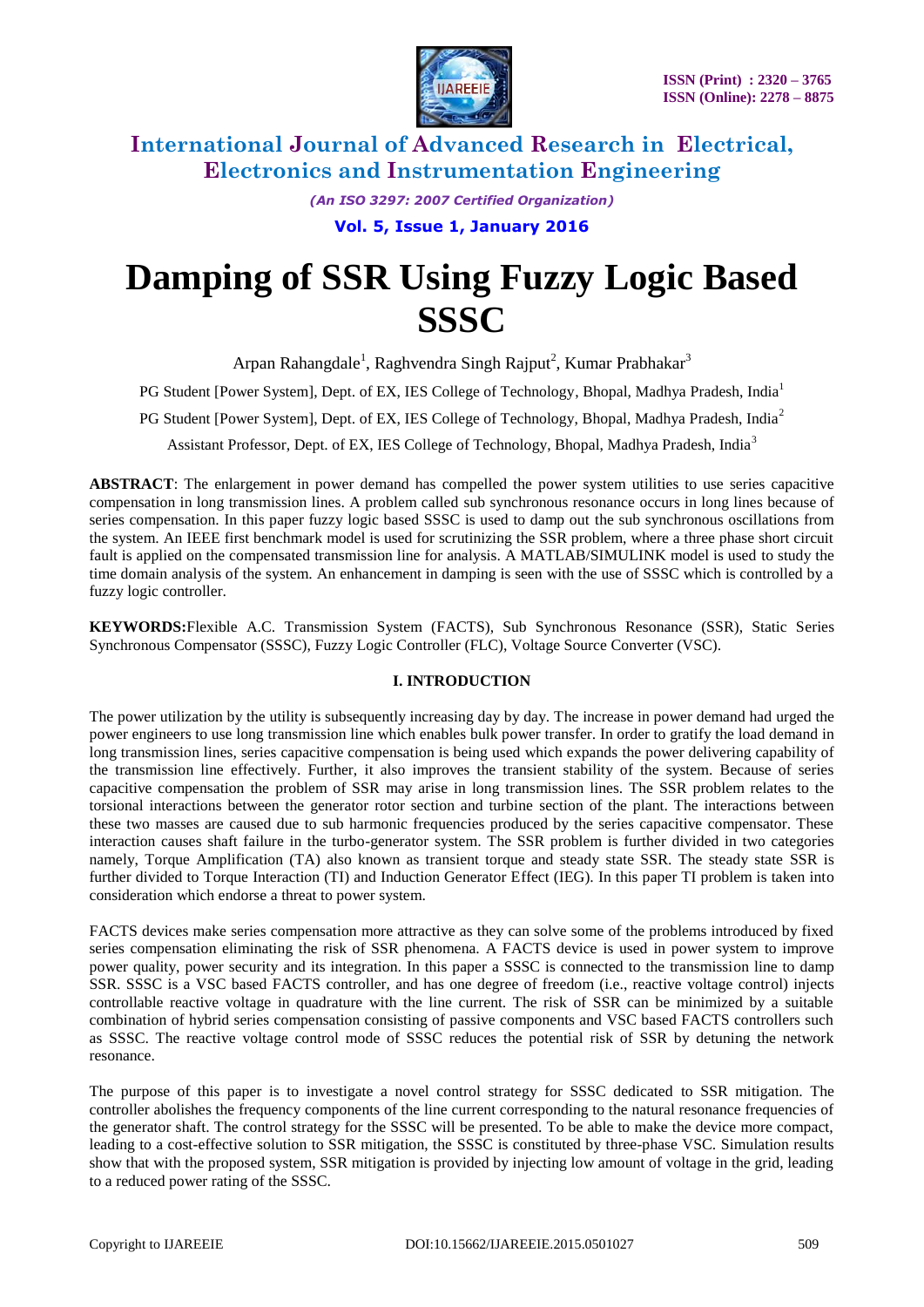

*(An ISO 3297: 2007 Certified Organization)*

### **Vol. 5, Issue 1, January 2016**

### **II.SYSTEM MODEL AND ASSUMPTIONS**

The system investigated for this paper is the well-known IEEE First Benchmark Model (FBM). The system has a synchronous generator connected to an infinite bus having two transmission lines in parallel. In the considered study system one of the transmission lines is compensated by a series capacitor. A 600 MVA turbine-generator is connected to an infinite bus, with the rated line voltage of 500KV, while the rated frequency is 60Hz. The shaft system as shown in Fig.1 consists of four masses: the Generator (G) and Rotating Exciter (EX), Low Pressure Turbine (LP), and a High Pressure Turbine (HP). All the masses are mechanically connected to each other by elastic shaft.The system under study is adapted from IEEE FBM which consists of a turbine, generator, series compensated long transmission line and SSSC injecting a series voltage in the transmission line is shown in fig.1.



Fig:-1. Single line diagram of IEEE FBM along with SSSC.

The analysis is carried out by considering the following assumptions and initial operating condition:-

1. The generator supplies power  $(P_g)$  of  $O(p.u.)$  to the transmission line.<br>2. The mechanical input power to the turbine is made constant

The mechanical input power to the turbine is made constant.

3. The total series compensation is kept at 0.76 (p.u.) The study is carried out for the following cases

Case-1:Without SSSC

Case-2:With SSSC

In Case-1, Fixed capacitor alone is used for the series compensation with  $X_c = X_{c2} = 0.76$  (p.u.).

In Case-2, hybrid compensation is used wherein 0.25 (p.u.) of series compensation is met by SSSC ( $X_{SSSC} = \frac{V_R}{I}$ ) and the remaining compensation is provided by fixed capacitor  $X_c = X_{c2} = 0.51$  (p.u.).

4. To validate the effectiveness of SSSC under severe fault, a three-phase to ground fault applied at generator terminal at 0.022 s and cleared after 0.039 s.



Fig. 2.Diagram of a three-phase VSC based SSSC.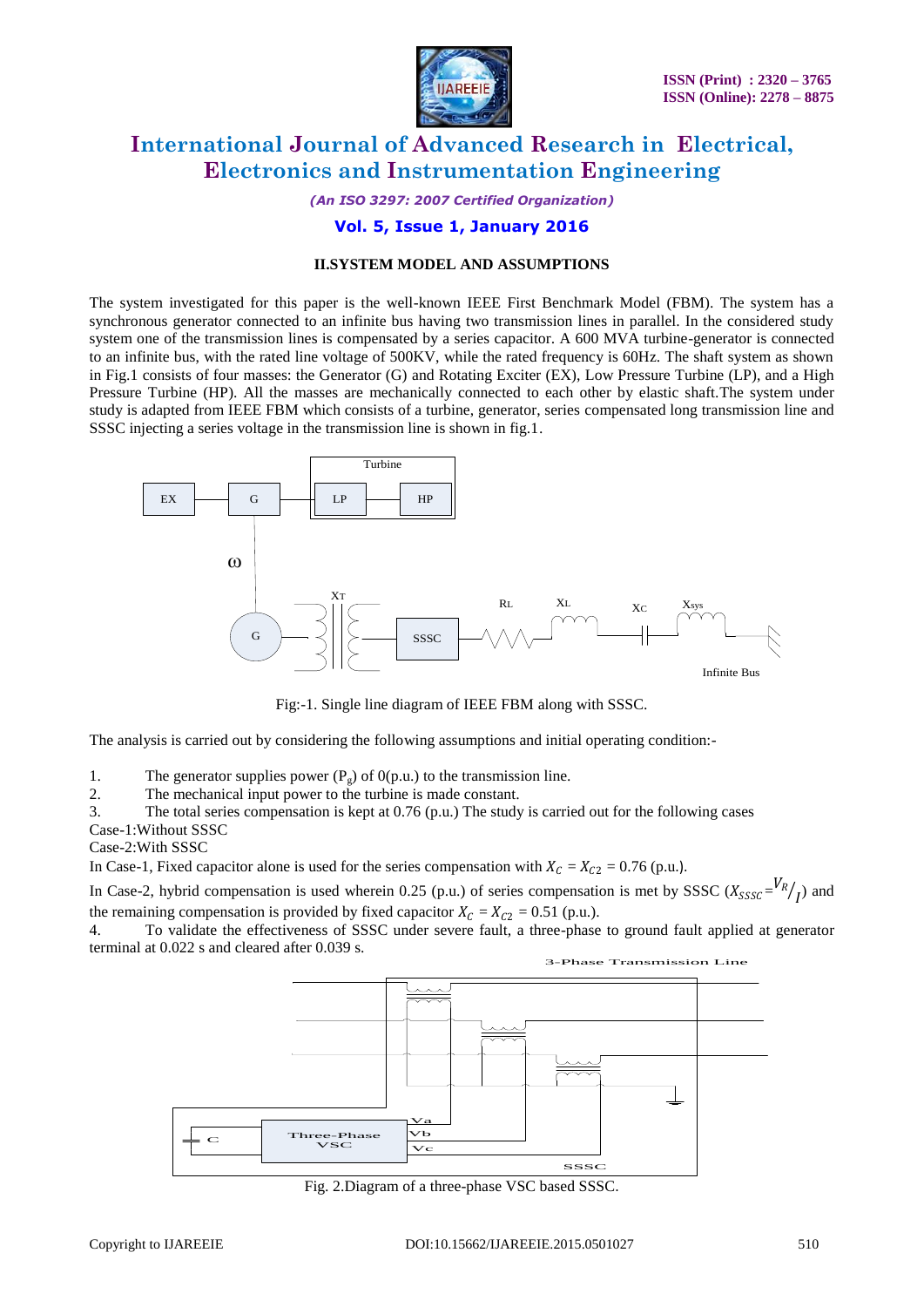

*(An ISO 3297: 2007 Certified Organization)*

### **Vol. 5, Issue 1, January 2016**

Fig. 2 shows the typical configuration of a VSC based SSSC connected to the grid. As shown, the SSSC uses a three phaseVSC, a capacitor bank connected to the dc-side of the VSC and an injection transformer. A filtering stage (not shown) is typically added at the firing circuit of the VSC to reduce the harmonic pollution in the injected voltage. When used for reactive power compensation only, the dc capacitors must provide the active power needed to compensate for losses in the system. Otherwise, when active power injection is allowed, the dc capacitor is also used as energystorage.

#### **III. SUBSYNCHRONOUS RESONANCE**

Generally, SSR happens in series compensated transmission lines. Series compensation of transmission line can be lead to the excitation of oscillatory modes of the rotor shaft in SSR. A series capacitor-compensated power system has an electrical resonant with natural frequency  $(f_e)$  which is following by:

$$
f_e = f_0 \sqrt{\frac{X_c}{X_1}}
$$

Where,  $X_1$  is the reactance of compensated line,  $X_c$  is the reactance of series capacitor and  $f_0$  is the synchronous frequency of the power network in Hz. At this sub-synchronous natural frequency, these oscillatory modes cause rotor torques and currents at the complementary frequency,  $f_r$  as $f_r = f_0 - f_e$ . Therefore, if  $f_r$  is nearby one of the torsional frequencies of the rotor shaft, the torsional oscillations will be excited and this situation will be caused undesirable occurrences namely SSR. Generally, SSR has two major parts: transient torque or transient SSR and the second part are self-excitation which is named by steady-state SSR. Self-excitation is divided into two major parts: the first one is IGE, and the second one isTI. The IGE is impracticable in series compensated power networks. However, the TI and transient SSR are mostly happen in series compensated power networks. Because the main purpose of this study is to damp out the SSR in series compensated transmission line, the suggested controller is planned to eliminate major SSR problems, transient torque and TI.

#### **IV. FUZZY LOGIC CONTROLLER**

During the past years, the FLC is one of the best methods to control of power system characteristics compared with classical methods. It is easy to be implemented in a large-scale nonlinear dynamic system and not so sensitive to the system models, parameters and operation conditions. The FLC performance is based on its capability to simulate many functions at its same time process and output results of the FLC is noticeably thorough. Fig.3 shows schematic of the FLC which is used for improving capability of the SSR damping by the SSSC. The basic formation of a fuzzy controller is contained of four parts: Fuzzification Block, Fuzzy Knowledge Based Block, Fuzzy Inference Engine and Defuzzification Block.



Fig:-3. Fuzzy logic control scheme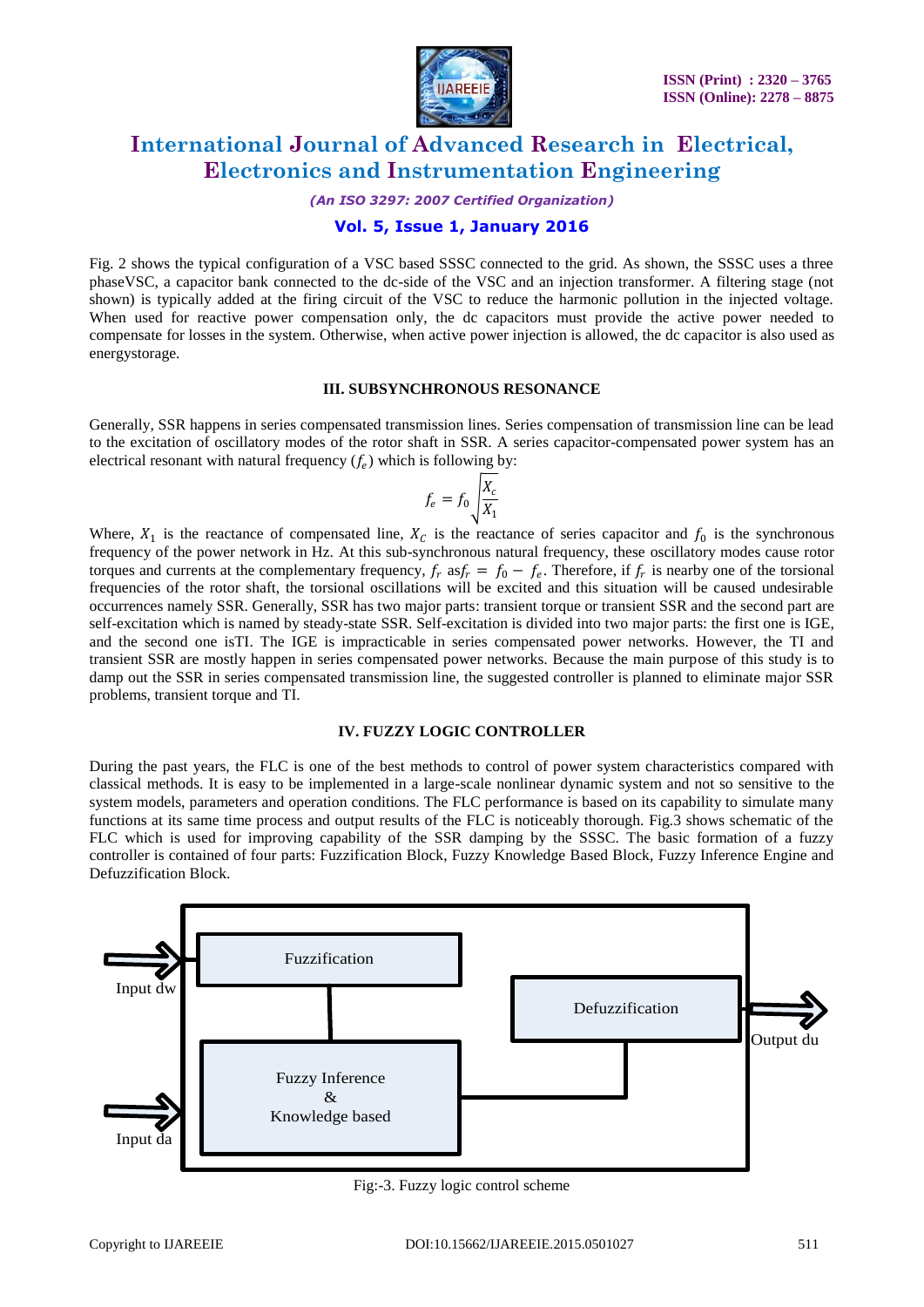

*(An ISO 3297: 2007 Certified Organization)*

### **Vol. 5, Issue 1, January 2016**

In this paper, the inputs and output are normalized for the base values defined for the system. The rule and number of the membership functions explaining the fuzzy value of controller for the inputs and output are described off-line. Standard triangular membership functions were employed for the inputs and output fuzzy sets of the FLC. In input dw, voltage is given as input signal and in input da, the derivative of voltage is given as input signal. The designed membership functions for: dw and da as inputs and du as output are shown in Fig.4.



The control rules of the fuzzy controllers are showed by set of heuristically selected fuzzy rules. There are 49 rules. The fuzzy sets have been determined as: NL (Negative Large), NM (Negative Medium), NS (Negative Small) and ZE (Zero), PS (Positive small), PM (positive medium), PL (positive large) respectively. The rule base with two proposed input is shown as Table I.

| Table I. Fuzzy Rules       |           |           |           |                            |           |           |            |
|----------------------------|-----------|-----------|-----------|----------------------------|-----------|-----------|------------|
| $\mathbb{R}^n$             | PL        | PM        | <b>PS</b> | ZΕ                         | <b>NS</b> | <b>NM</b> | NL         |
| da                         |           |           |           |                            |           |           |            |
| PL                         | PL        | PL        | PL        | PL                         | <b>PS</b> | <b>PS</b> | ${\rm ZE}$ |
| PM                         | PL        | PL        | PL        | <b>PS</b>                  | <b>PS</b> | ZE        | <b>NS</b>  |
| <b>PS</b>                  | PL        | PL        | <b>PS</b> | <b>PS</b>                  | ZΕ        | <b>NS</b> | <b>NS</b>  |
| $\ensuremath{\mathsf{ZE}}$ | PL        | PL        | <b>PS</b> | $\ensuremath{\mathsf{ZE}}$ | <b>NS</b> | <b>NS</b> | NL         |
| <b>NS</b>                  | <b>NS</b> | <b>PS</b> | ZE        | <b>NS</b>                  | <b>NS</b> | NL        | NL         |
| $\rm{NM}$                  | <b>PS</b> | ZE        | <b>NS</b> | <b>NS</b>                  | NL        | NL        | NL         |
| NL                         | ZE        | <b>NS</b> | <b>NS</b> | NL                         | NL        | NL        | NL         |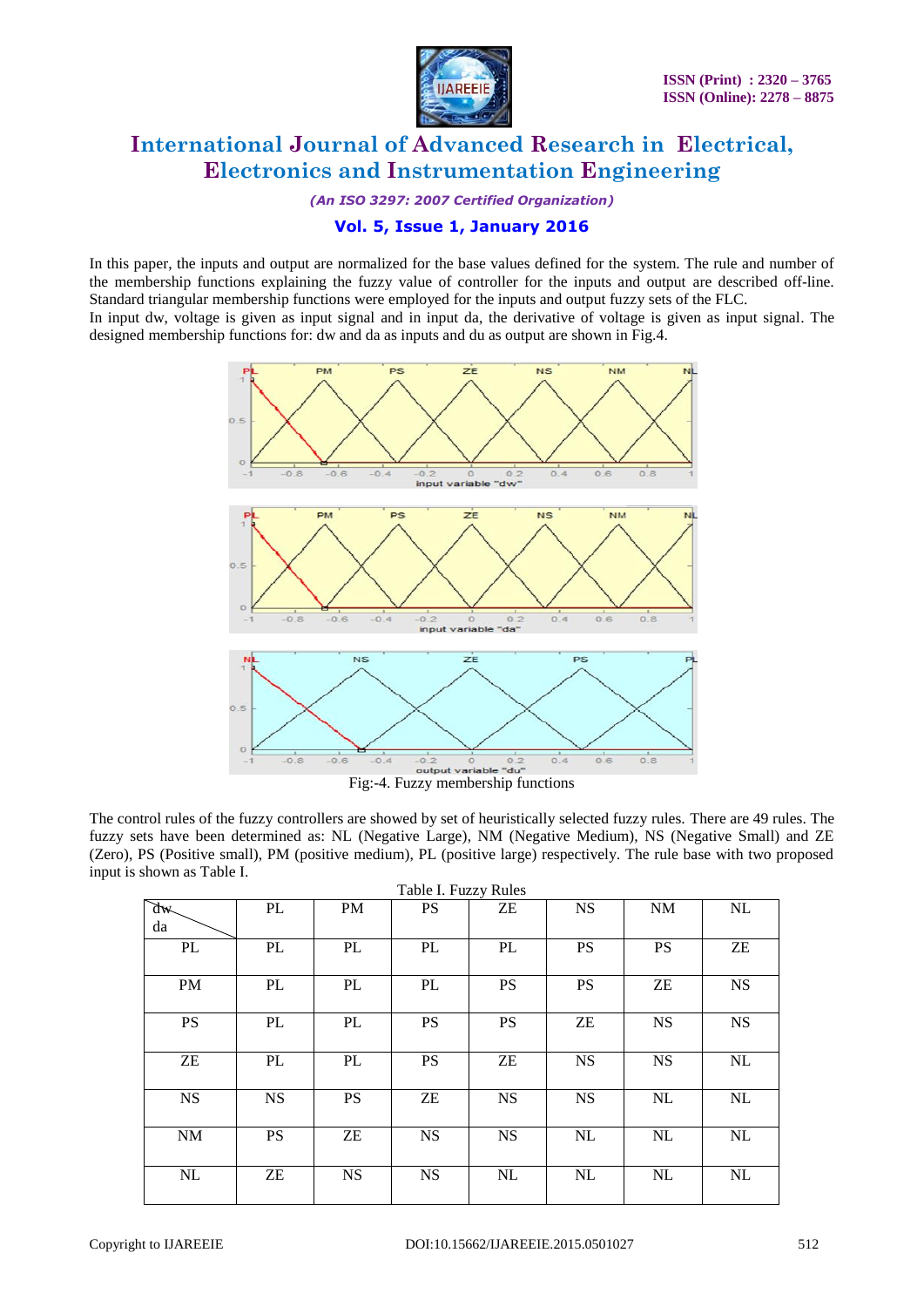

*(An ISO 3297: 2007 Certified Organization)*

### **Vol. 5, Issue 1, January 2016**

#### **V. RESULT AND DISCUSSION**

To prove the effectiveness of the proposed control strategy to mitigate SSR, the IEEE FBM with FLC based SSSC has been simulated using the simulation program MATLAB/SIMULINK. At  $t = 0.022$  sec, a three-phase fault has been applied to the grid. The fault clearing time has been set to 0.039 sec. Due to unstable mode, when the fault is cleared, large oscillations will be experienced in the following output signals of the generator.



#### Fig.5. Rotor speed deviation

In Fig. 5, the generator rotor speed deviation consists of resonance of torsional modes. So if the rotor speed deviation is controlled, then in parallel the resonance is also controlled or compensated. The settling point of rotor speed deviation, With SSSC is 20 sec and without SSSC is beyond 24 sec.



Fig. 6. Rotor angle deviation

In Fig. 6, the generator rotor angle deviation with SSSC, the settling time is 20 sec and in without SSSC the settling time is beyond 24 sec. The generator rotor angle deviation is compensated by fuzzy logic based SSSC.



#### Fig. 7. Rotor speed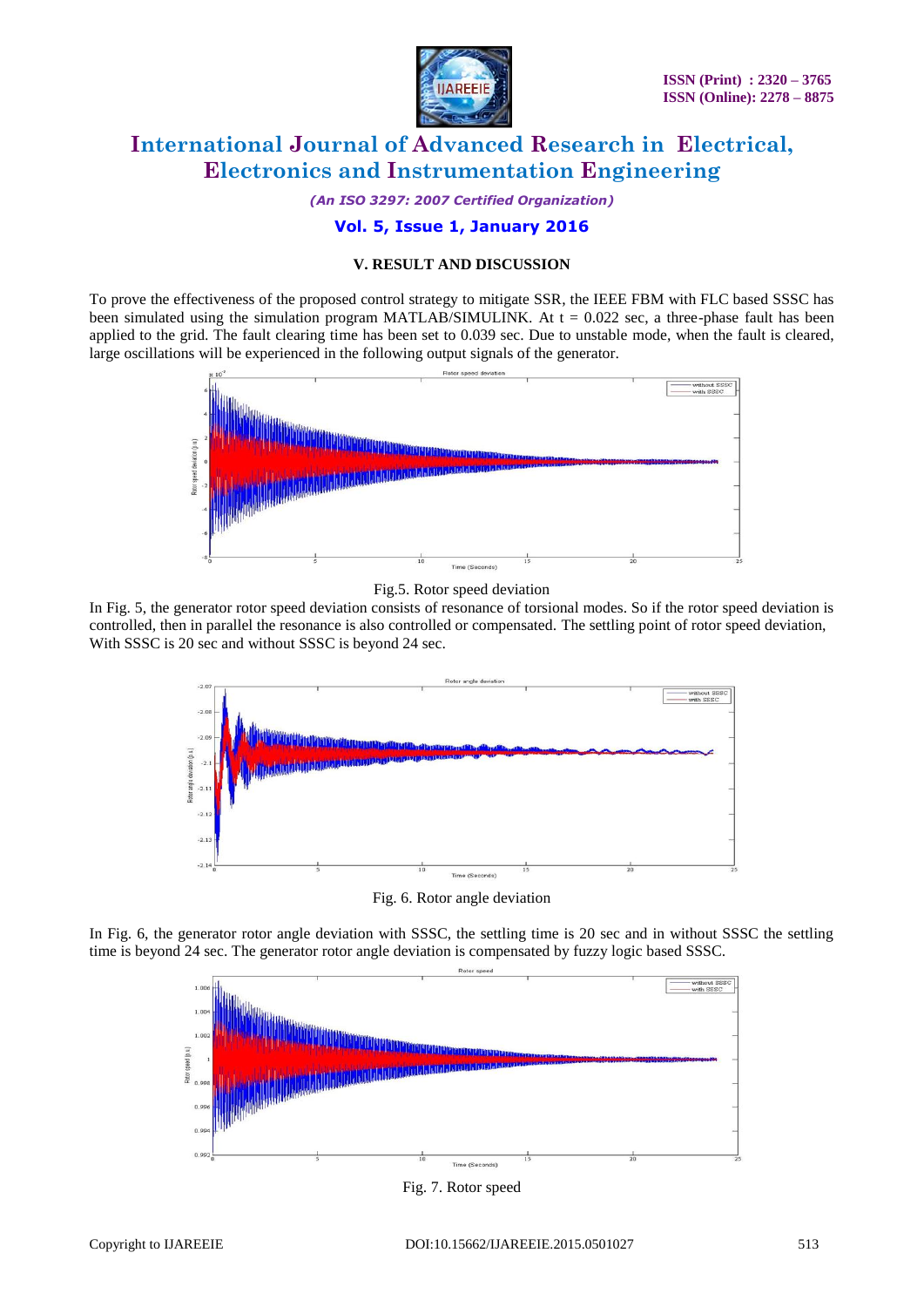

*(An ISO 3297: 2007 Certified Organization)*

### **Vol. 5, Issue 1, January 2016**

In Fig. 7, rotor speed of generator end causes instability or decreased damping of torsional modes while damping system mode. The generator rotor speed with SSSC, settling time is 21 sec and without SSSC, the settling time is beyond 24 sec.



Fig. 8. Electromagnetic torque

In Fig. 8, the generator electromagnetic torque with SSSC is settled in 0.368 sec and without SSSC the settling time is 0.5 sec. The generator electromagnetic torque is compensated by fuzzy logic based SSSC as compared to without SSSC.



Fig.9. Active power

In Fig. 9, the generator active power, with SSSC the settling time is 0.3 sec and without SSSC settling time is beyond 0.5 sec. The generator active power is compensated by fuzzy logic based SSSC as compared to without SSSC.



Fig. 10.Reactive power